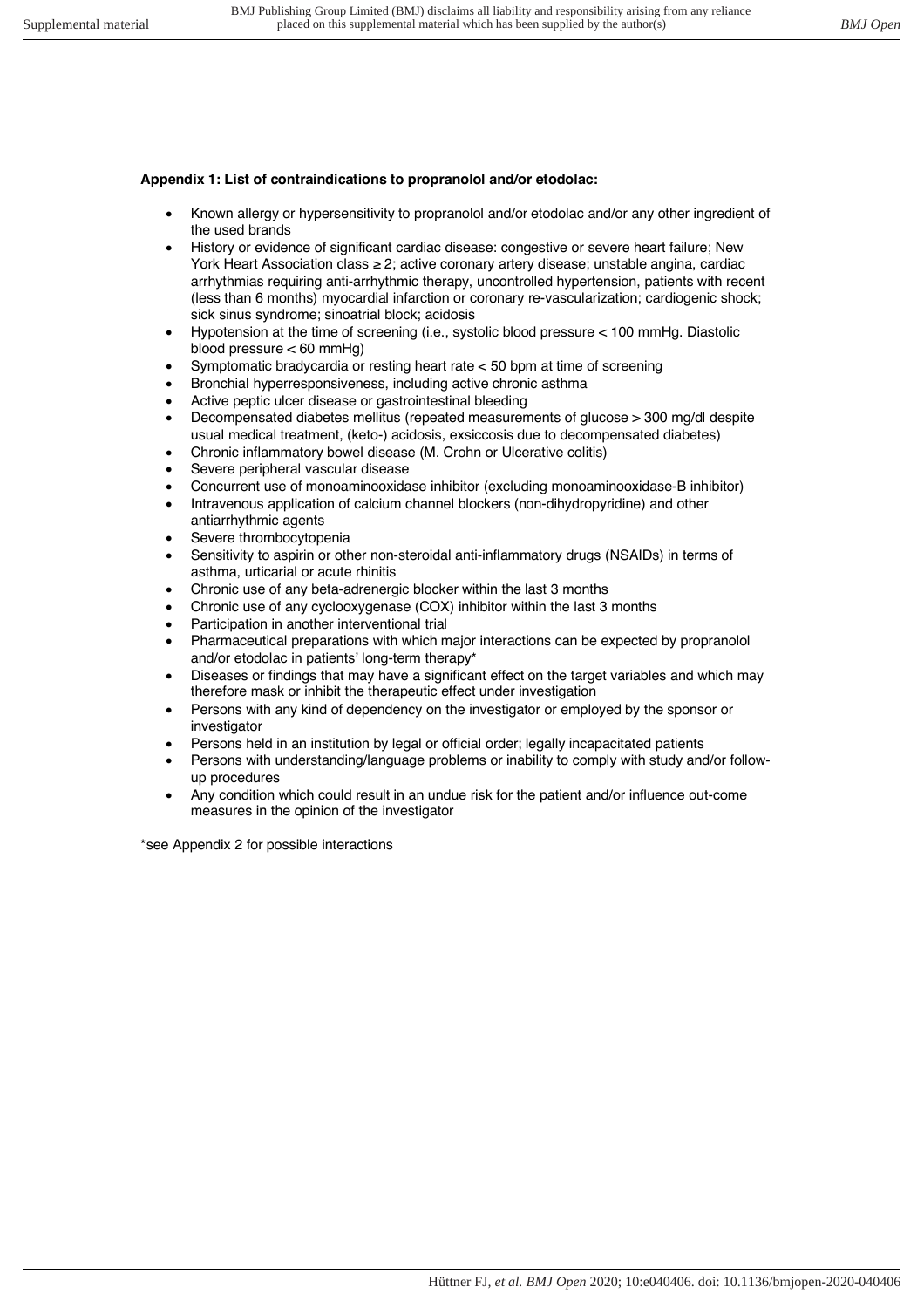### **Appendix 2: Possible major interactions with patient's concomitant medication**

#### **A) Etodolac:**

Severity: Major

Risk rating: Avoid combination

- NSAIDs and selective COX-2 inhibitors may enhance the adverse/toxic effect of Etodolac.
- Etodolac (as a photosensitizing agent) may enhance the photosensitizing effect of Aminolevulinic Acid (5-ALA). Avoid administration of other photosensitizing agents within 24 hours before or 24 hours after orally administered 5-ALA. As 5-ALA is administered for visualization of malignant tissue in glioma patient, it is unlikely that study participant experience this kind of interaction.
- Etodolac may enhance the anticoagulant effect of Urokinase.

### Severity: Major

Risk rating: Consider therapy modification

- Etodolac may enhance the adverse/toxic effect of Apixaban, Rivaroxaban, Dabigatran Etexilate, Edoxaban. Specifically, the risk of bleeding may be increased. If combined, monitor patients extra closely for signs and symptoms of bleeding with any concurrent use, and counsel patients about the increased risk of bleeding and the need to promptly report any signs or symptoms of possible bleeding.
- Monitor for decreased serum concentrations/therapeutic effects Etodolac if coadministered with bile acid sequestrants (Cholestyramine Resin). Separating the administration of doses by 2 or more hours may reduce (but not eliminate) the risk of interaction.
- Etodolac may enhance the nephrotoxic effect of Cyclosporine. Monitor for evidence of nephrotoxicity, as well as increased serum cyclosporine concentrations and systemic effects (e.g. hypertension) during concomitant therapy.
- Etodolac may increase the serum concentration of Lithium. Consider reducing the dosage of lithium upon initiation of Etodolac. Monitor for increased therapeutic/toxic effects of lithium if Etodolac is initiated/dose increased, or decreased effects if Etodolac is discontinued/dose decreased.
- Etodolac may increase the serum concentration of Methotrexate. If methotrexate and Etodolac are to be used concomitantly, monitor patients for evidence of hematologic toxicity (frequent complete blood count), nephrotoxicity (frequent serum creatinine), and hepatotoxicity (liver function tests).
- Etodolac may enhance the adverse/toxic effect of Salicylates (excluding low dose acetylsalicylic acid, e.g. aspirin 100 mg/day).
- Selective Serotonin Reuptake Inhibitors may enhance the antiplatelet effect of Etodolac. Etodolac may diminish the therapeutic effect of Selective Serotonin Reuptake Inhibitors. To minimize the risk of bleeding associated with this combination, consider using alternative analgesics, when appropriate, and/or addition of a gastroprotective agent, such as a proton pump inhibitor for the time that combined therapy is necessary.
- Sodium Phosphates may enhance the nephrotoxic effect of Etodolac. Specifically, the risk of acute phosphate nephropathy may be enhanced. This interaction has only been demonstrated with large oral sodium phosphate doses used for bowel preparation (typically greater than 20 g).
- Etodolac may enhance the nephrotoxic effect of Tenofovir Products. Avoid concurrent use of tenofovir with high-dose of Etodolac when possible due to a potential risk for acute renal failure. This risk has been most clearly shown with the NSAID diclofenac, but some data suggest that other NSAIDs may also be capable of interacting with tenofovir.
- Etodolac may enhance the anticoagulant effect of Vitamin K Antagonists (Acenocoumarol, Phenindione, Warfarin). Monitor for increased signs and symptoms of bleeding.

# **B) Propranolol:**

Severity: Major

Risk rating: Avoid combination

• Propranolol may diminish the bronchodilatory effect of Beta-2-Agonists (Bambuterol, Fenoterol, Formoterol, Indacaterol, Levosalbutamol, Olodaterol, Orciprenalin, Salbutamol, Salmeterol, Terbutaline, Vilanterol).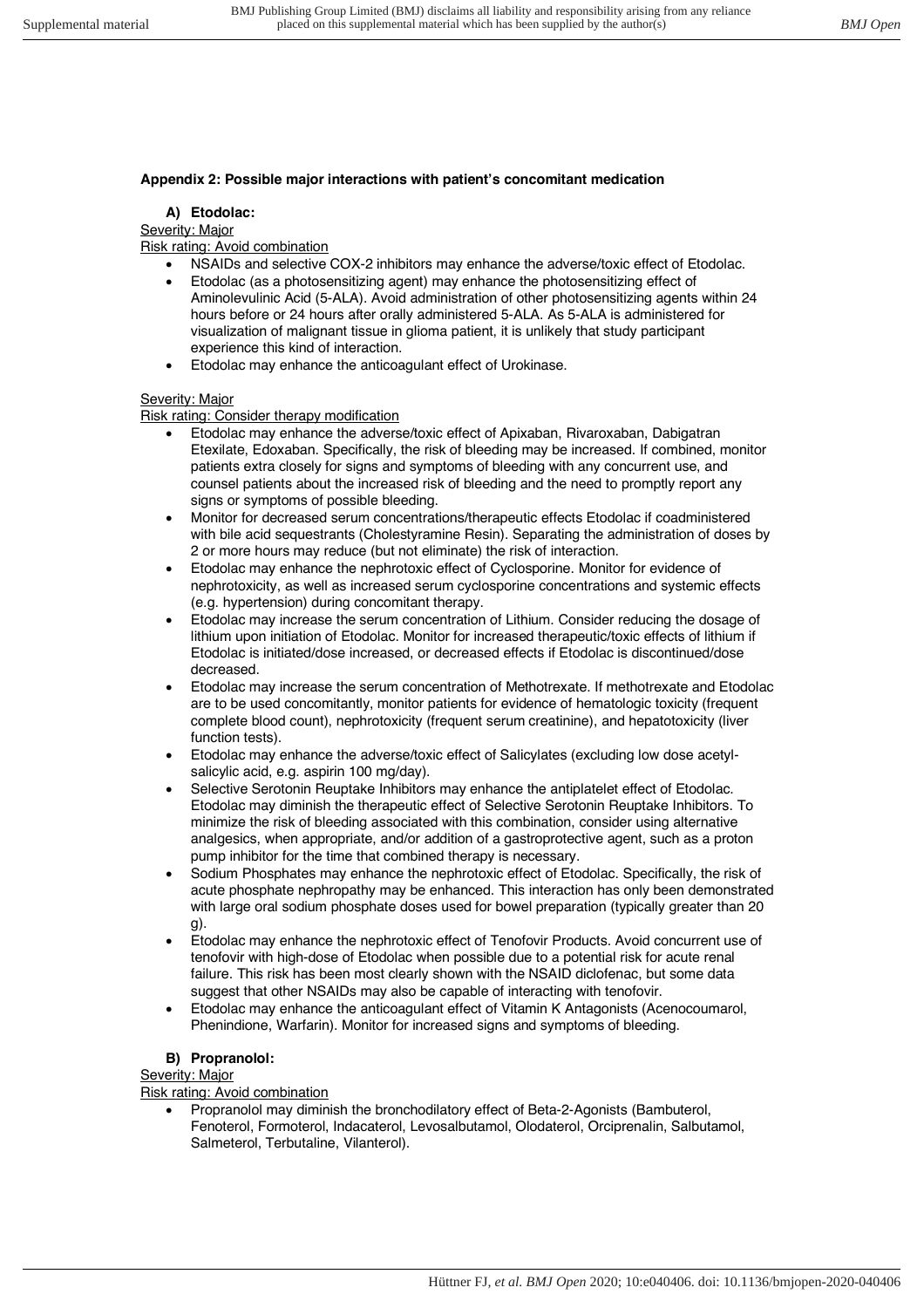- Bradycardia-Causing Agents may enhance the bradycardic effect of Ceritinib. Avoid concurrent use of ceritinib with propranolol when possible. If such use cannot be avoided, monitor patients for evidence of symptomatic bradycardia, and closely monitor blood pressure and heart rate during therapy. Adjustment of ceritinib therapy (i.e., dose reduction and/or temporary discontinuation) may be necessary for symptomatic bradycardia.
- Propranolol may enhance the adverse/toxic effect of Methacholine. Methacholine administration is contraindicated in patients receiving any beta-blocker.
- Rivastigmine may enhance the bradycardic effect of propranolol. Due to the risk of additive bradycardic effects, including syncope, the concomitant use of rivastigmine and beta-blockers is not recommended.

### Severity: Major

Risk rating: Consider therapy modification

- Abiraterone Acetate may increase the serum concentration of propranolol (as a CYP2D6 substrate). When concurrent use is not avoidable, monitor patients closely for signs/symptoms of propranolol toxicity.
- CYP2D6 inhibitors: Fluoxetine, Paroxetine, Quinidine, Tipranavir may decrease the metabolism of propranolol. Consider an alternative for one of the interacting drugs in order to avoid toxicity of propranolol. Some combinations are specifically contraindicated by manufacturers. Suggested dosage adjustments are also offered by some manufacturers. Please review applicable package inserts. Monitor for increased effects of propranolol if a cytochrome P (CYP) inhibitor is initiated/dose increased, and decreased effects if a CYP inhibitor is discontinued/dose decreased.
- Dronedarone may enhance the bradycardic effect of propranolol and increase the serum concentration of propranolol.
- Fluvoxamine (as a CYP1A2 inhibitor) may increase effects of propranolol is initiated/dose increased, and decrease effects if fluvoxamine is discontinued/dose decreased.
- Propranolol may enhance the vasopressor effect of direct-acting Alpha-/Beta-Agonists (Dopamine, Ephedrine (Nasal), Ephedrine (Systemic), Epinephrine (Nasal), Epinephrine (Oral Inhalation), Epinephrine (Systemic), Isometheptene, Levonordefrin, Metaraminol, Norepinephrine). Epinephrine used as a local anesthetic for dental procedures will not likely cause clinically relevant problems. Some beta-adrenoceptor mediated effects of Alpha-/Beta-Agonists (Direct-Acting), including anti-anaphylactic effects of epinephrine, may be diminished by Beta-Blockers. Monitor for increases in pressor effects of alpha-/beta-agonists if used in patients receiving propranolol. Beta-1-selective (i.e., "cardioselective") agents may confer a more limited risk if used in low enough doses to allow them to retain their selectivity. Infiltrating larger volumes of local anesthetics for other surgical procedures (e.g., more than 0.06mg epinephrine) may cause clinically-relevant problems. Patients with allergies that require carrying and periodically using subcutaneous epinephrine (e.g. bee sting kits) should probably avoid the use of propranolol.
- Alpha-2-Agonists (Brimonidine (Ophthalmic), Clonidine, Dexmedetomidine, Guanfacine, Lofexidine, Methyldopa, Moxonidine, Rilmenidine, Tizanidine, Excep-tion: Apraclonidine) may enhance the atrio-ventricular-blocking (AV-block) effect of propranolol. Sinus node dysfunction may also be enhanced. Propranolol may enhance the re-bound hypertensive effect of Alpha-2-Agonists. This effect can occur when the Alpha-2-Agonist is abruptly withdrawn.
- Propranolol may enhance the hypotensive effect of Amifostine. Amifostine should not be administered when propranolol is concomitantly used.
- Propranolol may enhance the vasoconstricting effect of Ergot Derivatives (Bromocriptine, Cabergoline, Dihydroergotamine, Ergoloid Mesylates, Ergonovine, Ergotamine, Methylergonovine, Pergolide, Exception: Nicergoline). Consider alternatives whenever possible in order to avoid this combination. If concurrent use cannot be avoided, monitor patients closely for evidence of excessive peripheral vasoconstriction.
- Beta-Blockers may enhance the bradycardic effect of Fingolimod. Avoid the concomitant use of fingolimod and beta-blockers if possible. If co-administration is necessary, patients should have overnight continuous electrocardiogram monitoring conducted after the first dose of fingolimod. Closely monitor patients for the development of bradycardia and other serious arrhythmias.
- Obinutuzumab may enhance the hypotensive effect of propranolol. In order to minimize the risk of excessive hypotension during or immediately after obinutuzumab infusion, clinicians